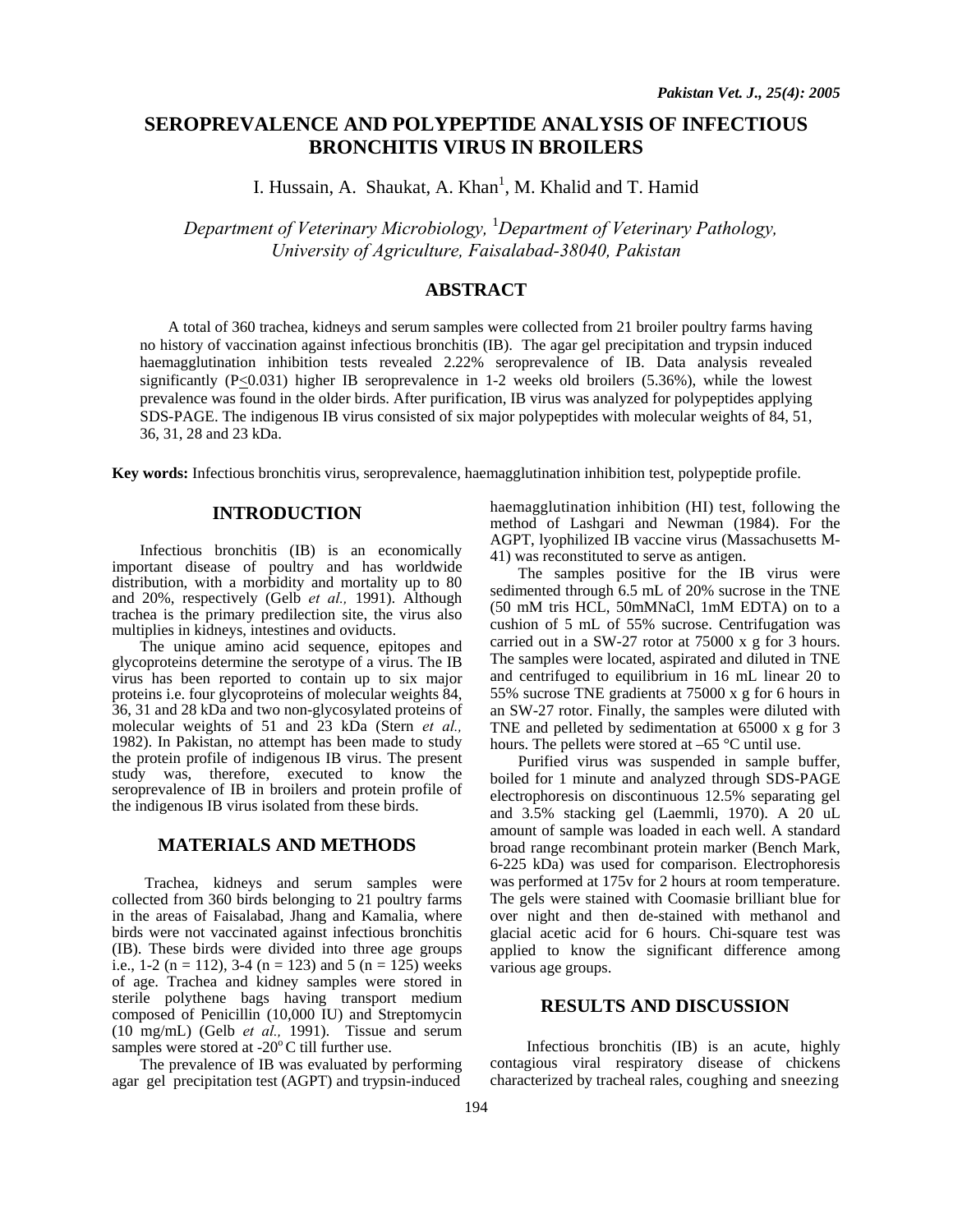(Gelb *et al.,* 1991). Birds of all ages are susceptible to IB virus but the disease is most severe in baby chicks causing mortality (Hofstad, 1984).

In the present study, seroprevalence of the IB virus was found to be 2.22% (Table 1). Similar incidence (2.63%) has been reported by Ahmad *et al.* (1986).

Several IB virus specific proteins have been identified, out of which three are most important, the spike (S) glycoprotien, the membrane (M) glycoprotein and the nucleocapsid (N) protein (Lai and Cavanagh, 1997). In addition, a fourth protein (small membrane protein, E) is believed to be associated with the virion

|  | Table 1:  Seroprevalence of infectious bronchitis in Faisalabad, Jhang and Kamalia, Pakistan |  |  |  |  |  |  |
|--|----------------------------------------------------------------------------------------------|--|--|--|--|--|--|
|--|----------------------------------------------------------------------------------------------|--|--|--|--|--|--|

| <b>Localities</b> | Age<br>(weeks) | <b>Samples</b><br>tested (No.) | <b>Positive samples</b> |              | Affected birds (%) |  |
|-------------------|----------------|--------------------------------|-------------------------|--------------|--------------------|--|
|                   |                |                                | <b>AGPT</b>             | <b>HA/HI</b> |                    |  |
| Faisalabad        | 1-2            | 43                             |                         |              | 6.98               |  |
| $(n=127)$         | $3 - 4$        | 44                             |                         |              | 0.00               |  |
|                   | 5              | 40                             |                         |              | 0.00               |  |
| Jhang $(n=124)$   | $1 - 2$        | 37                             |                         |              | 5.41               |  |
|                   | $3 - 4$        | 43                             |                         |              | 0.00               |  |
|                   | 5              | 44                             |                         |              | 2.27               |  |
| Kamalia (n=109)   | $1 - 2$        | 32                             |                         |              | 3.13               |  |
|                   | $3 - 4$        | 36                             |                         |              | 2.78               |  |
|                   | 5              | 41                             |                         |              | 0.00               |  |
| Overall           |                | 360                            |                         |              | 2.22               |  |

 $AGPT = Agar gel precipitation test$ ;  $HA = Haemagglutination$ ;  $HI = Haemagglutination inhibitor$ .

The data analysis revealed that seroprevalence of the IB was significantly ( $\chi$ 2 = 6.920; P< 0.031; df = 2) higher in birds of 1-2 weeks (5.36%), while the lowest prevalence was found in 3-4 and 5 weeks old birds (Fig. 1). As age increases, chicken become more resistant to the IB virus and mortality becomes less (Smith *et al.,* 1985; Albassam *et al.,* 1986).





The trypsin induced haemagglutination inhibition and agar gel precipitation tests were found to be suitable sero-diagnostic techniques for the detection of antibodies against the IB. In trypsin induced HA and HI tests, the results remained stable for 2 hours and trypsin at a concentration of 2% was found very specific to elicit the haemagglutinating activity in the IB (Mahmood *et al*., 2004). The agar gel precipitaion test proved to be very efficient in detecting the presence of precipitating antibodies, which appeared 7 days after infection and persisted up to 94 days post infection (Witter, 1962).

envelope in very small amounts and is essential for virus particle formation. The S protein comprises two or three copies of each of two glycopolypeptides, S1 and S2 (approximately 520 and 625 amino acids, respectively). Haemagglutination-inhibiting and most of the virus-neutralizing antibodies are induced by S1 (Jackwood *et al*., 1992; Ignjatovic *et al.,* 1997). Only about 10% of the M protein is exposed at the outer virus surface. The N protein is around the single piece of single-stranded, positive sense, RNA genome that comprises approximately 27,600 nucleotides, the whole of which has already been cloned and sequenced (Bäyon-Auboyer *et al.,* 1999). Preparations of purified virus always contain host cell polypeptides. The S2 protein can be difficult to detect by Coomassie blue staining and some N protein can be missing or degraded.

In the present study, the SDS-PAGE revealed that the IB virus was made up of six proteins with molecular weights of 84, 51, 36, 31, 28 and 23 kDa (Fig. 2). Stern *et al.* (1982) also reported a similar polypeptide profile of IB virus when subjected to SDS–PAGE. Differences in the polypeptide profile can be attributed to different disruption or purification techniques (Yu *et al.,* 2001). The present study has indicated that the indigenous IB virus has six proteins. With this in sight, it is imperative that those strains which resemble closely with the indigenous virus should be used for vaccine production.

Since the present study has indicated the prevalence of IB in broilers, suitable biosecurity measures must be taken to tackle the problem. The polypeptide profile has revealed that the IB virus contains six proteins, which closely resembles the polypeptide profile of the M-41 strain of IB. Further